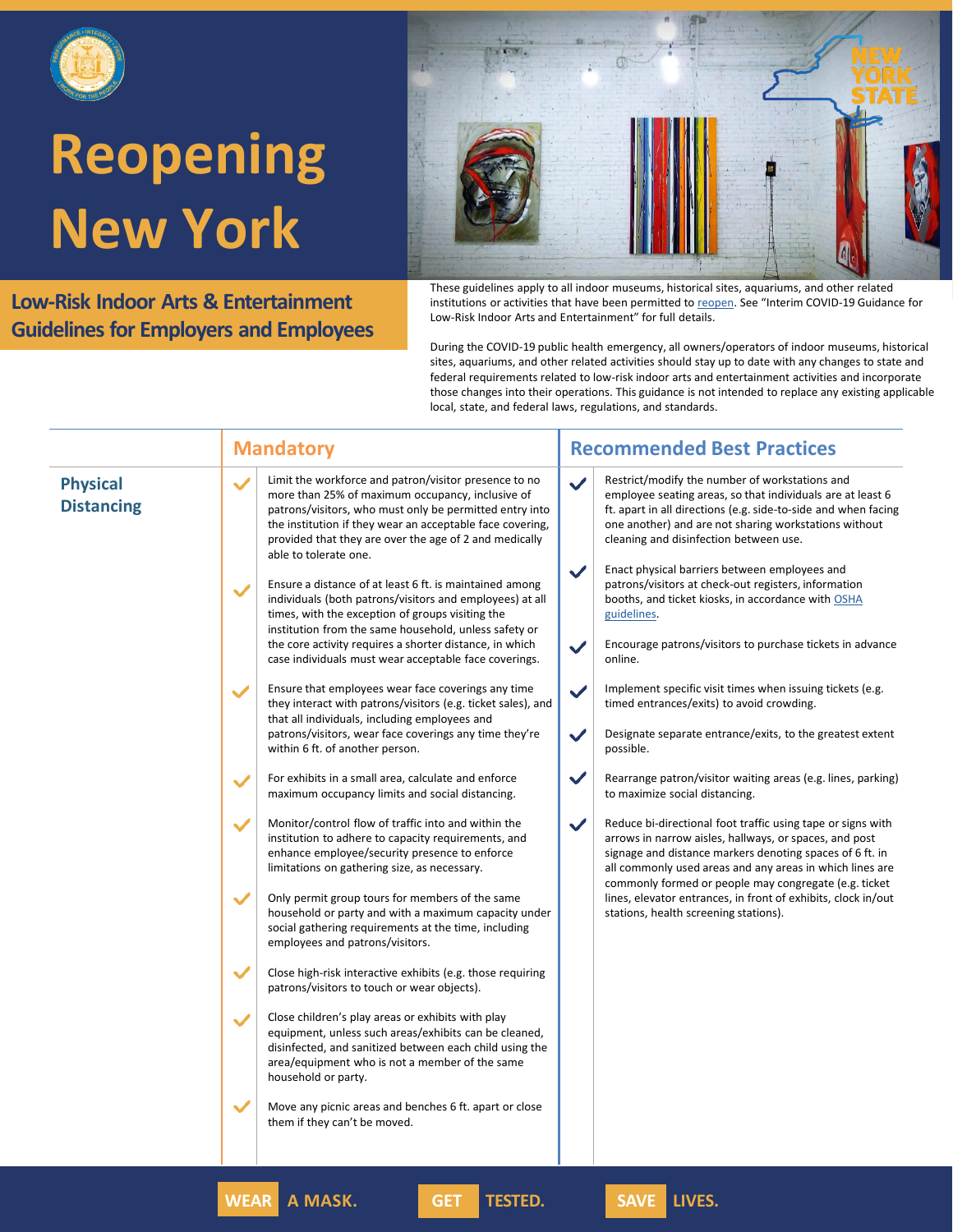

**Low-Risk Indoor Arts & Entertainment Guidelines for Employers and Employees**



These guidelines apply to all indoor museums, historical sites, aquariums, and other related institutions or activities that have been permitted to [reopen](https://forward.ny.gov/regional-monitoring-dashboard). See "Interim COVID-19 Guidance for Low-Risk Indoor Arts and Entertainment" for full details.

During the COVID-19 public health emergency, all owners/operators of indoor museums, historical sites, aquariums, and other related activities should stay up to date with any changes to state and federal requirements related to low-risk indoor arts and entertainment activities and incorporate those changes into their operations. This guidance is not intended to replace any existing applicable local, state, and federal laws, regulations, and standards.

|                                        | <b>Mandatory</b>                                                                                                                                                                                                                                                                                                                                                                                | <b>Recommended Best Practices</b> |
|----------------------------------------|-------------------------------------------------------------------------------------------------------------------------------------------------------------------------------------------------------------------------------------------------------------------------------------------------------------------------------------------------------------------------------------------------|-----------------------------------|
| <b>Physical</b><br>Distancing (cont'd) | $\checkmark$<br>Operate in accordance with industry-specific DOH<br>guidelines where appropriate.                                                                                                                                                                                                                                                                                               |                                   |
| <b>Protective</b><br><b>Equipment</b>  | $\checkmark$<br>Ensure patrons/visitors are only permitted entry into<br>the institution if they wear an acceptable face covering;<br>provided they are over age 2 and able to medically<br>tolerate one.                                                                                                                                                                                       |                                   |
|                                        | Ensure patrons/visitors wear face coverings whenever<br>$\checkmark$<br>they are in common areas or scenarios where it may be<br>difficult to maintain 6 ft. of distance (e.g. entering/<br>leaving the facility, traversing an enclosed small exhibit,<br>interacting with employees) and whenever they are<br>within 6 ft. of individuals who are not members of their<br>household or party. |                                   |
|                                        | Ensure that any time employees come within six feet of<br>$\checkmark$<br>another person, acceptable face coverings are worn.<br>Employees must be prepared to don a face covering if<br>another person unexpectedly comes within 6 ft.<br>Employees also must wear face coverings any time they<br>interact with patrons/visitors.                                                             |                                   |
|                                        | Provide employees with an acceptable face covering at<br>$\checkmark$<br>no-cost to the employee and have an adequate supply<br>of coverings in case of need for replacement.                                                                                                                                                                                                                   |                                   |
|                                        | Acceptable face coverings include but are not limited to<br>cloth (e.g. homemade sewn, quick cut, bandana),<br>surgical masks, and face shields.                                                                                                                                                                                                                                                |                                   |
|                                        | Clean, replace, and prohibit sharing of face coverings.<br>Consult CDC guidance for information on PPE, as well as<br>instructions on use and cleaning.                                                                                                                                                                                                                                         |                                   |
|                                        | $\checkmark$<br>Train employees on how to put on, take off, clean (as<br>applicable), and discard PPE.                                                                                                                                                                                                                                                                                          |                                   |
|                                        | Limit the sharing of objects among employees, as well<br>$\checkmark$<br>as the touching of shared surfaces; or, require<br>employees to wear gloves (trade-appropriate or<br>medical) when in contact with shared objects or<br>frequently touched surfaces; or, require employees to<br>perform hand hygiene before and after contact.                                                        |                                   |

**WEAR A MASK. GET TESTED. SAVE LIVES.**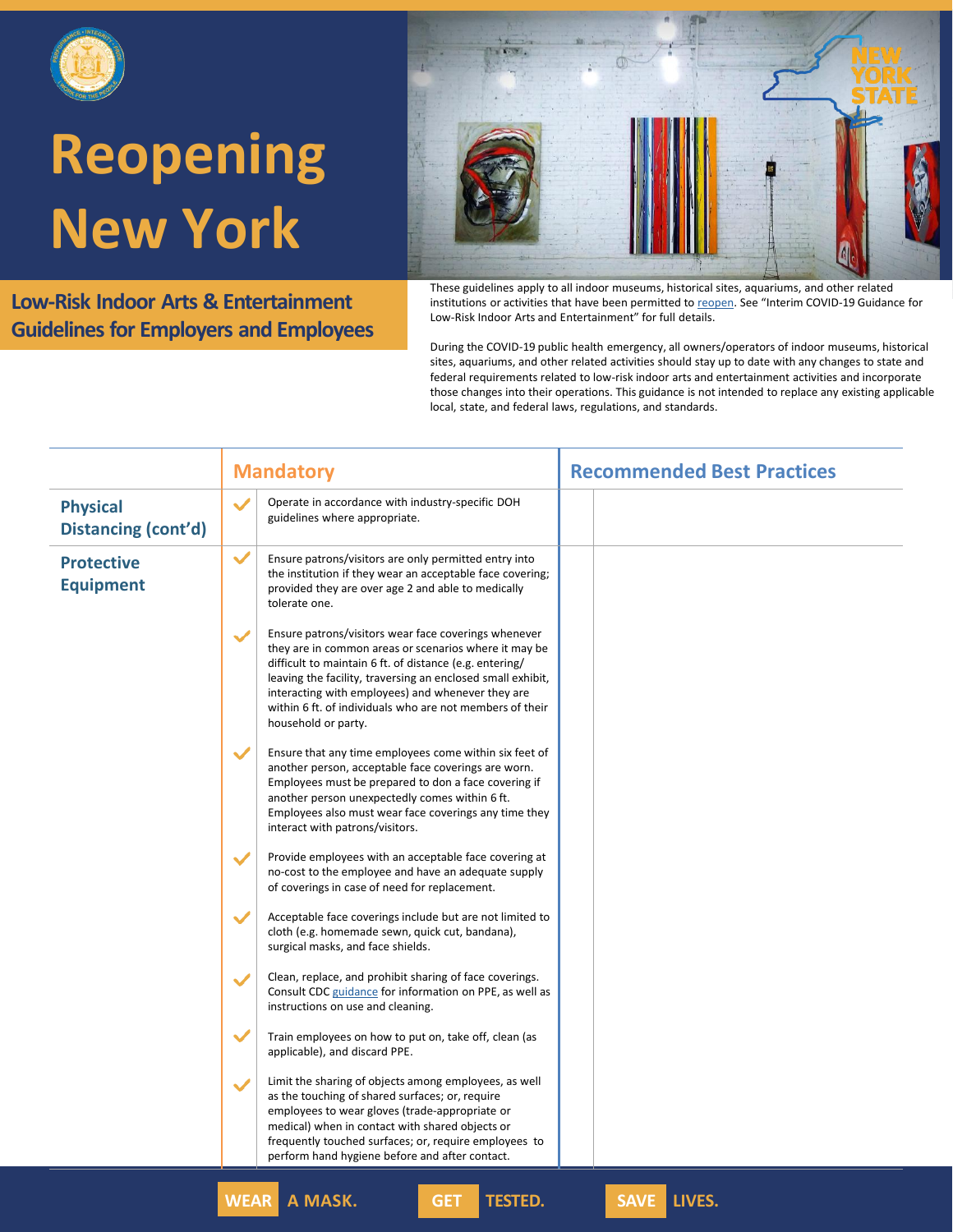

**Low-Risk Indoor Arts & Entertainment Guidelines for Employers and Employees**

These guidelines apply to all indoor museums, historical sites, aquariums, and other related institutions or activities that have been permitted to [reopen](https://forward.ny.gov/regional-monitoring-dashboard). See "Interim COVID-19 Guidance for Low-Risk Indoor Arts and Entertainment" for full details.

During the COVID-19 public health emergency, all owners/operators of indoor museums, historical sites, aquariums, and other related activities should stay up to date with any changes to state and federal requirements related to low-risk indoor arts and entertainment activities and incorporate those changes into their operations. This guidance is not intended to replace any existing applicable local, state, and federal laws, regulations, and standards.

|                                               | <b>Mandatory</b>                                                                                                                                                                                                                                                                                                                                                                                                                                                                                                                                                                                                                       | <b>Recommended Best Practices</b>                                                                                                                                                                                                                                                                                                                                                  |
|-----------------------------------------------|----------------------------------------------------------------------------------------------------------------------------------------------------------------------------------------------------------------------------------------------------------------------------------------------------------------------------------------------------------------------------------------------------------------------------------------------------------------------------------------------------------------------------------------------------------------------------------------------------------------------------------------|------------------------------------------------------------------------------------------------------------------------------------------------------------------------------------------------------------------------------------------------------------------------------------------------------------------------------------------------------------------------------------|
| <b>Hygiene, Cleaning,</b><br>and Disinfection | Adhere to hygiene, cleaning, and disinfection<br>$\checkmark$<br>requirements from the Centers for Disease Control and<br>Prevention (CDC) and Department of Health (DOH) and<br>maintain logs on site that document date, time, and<br>scope of cleaning and disinfection.<br>Provide and maintain hand hygiene stations on site,<br>$\checkmark$<br>including handwashing with soap, running warm water,<br>and disposable paper towels, as well as an alcohol-<br>based hand sanitizer containing 60% or more alcohol for<br>areas where handwashing is not available/practical.<br>Make hand sanitizer available throughout common | ✓<br>Provide single-use maps, pamphlets guides to<br>patrons/visitors, if such items are used.<br>$\checkmark$<br>Make maps, pamphlets, guides, etc. available digitally to<br>be viewed on personal electronic devices, as practicable.<br>✓<br>Wherever possible, increase ventilation of outdoor air<br>(e.g. opening windows and doors) while maintaining<br>safety protocols. |
|                                               | areas in the building (e.g. near exhibits).<br>Provide appropriate cleaning/disinfection supplies for<br>$\checkmark$<br>shared and frequently-touched surfaces (e.g. door<br>handles, ticket counters) and encourages employees to<br>use them before/after use of such surfaces, followed by<br>hand hygiene.                                                                                                                                                                                                                                                                                                                        |                                                                                                                                                                                                                                                                                                                                                                                    |
|                                               | Conduct regular cleaning and disinfection of the<br>$\checkmark$<br>building and more frequent cleaning and disinfection<br>for high-risk areas used by many individuals and for<br>frequently touched areas. Use Department of<br>Environmental Conservation (DEC) products identified<br>by the Environmental Protection Agency (EPA) as<br>effective against COVID-19.                                                                                                                                                                                                                                                              |                                                                                                                                                                                                                                                                                                                                                                                    |
|                                               | $\checkmark$<br>Discontinue headsets/equipment loaned/rented to<br>patrons/visitors unless they can be properly disinfected<br>after each use.                                                                                                                                                                                                                                                                                                                                                                                                                                                                                         |                                                                                                                                                                                                                                                                                                                                                                                    |
|                                               | If single-use items (e.g. maps) are not provided, ensure<br>$\checkmark$<br>they are cleaned and disinfected after each use.                                                                                                                                                                                                                                                                                                                                                                                                                                                                                                           |                                                                                                                                                                                                                                                                                                                                                                                    |
|                                               | Provide for cleaning and disinfection of exposed areas<br>$\checkmark$<br>in the event an individual is confirmed to have COVID-<br>19, with such cleaning and disinfection to include, at a<br>minimum, all heavy transit areas and high-touch<br>surfaces (e.g. badge scanners, restrooms, handrails,<br>door handles, vending machines, communal coffee<br>stations). Follow CDC guidelines on cleaning your facility<br>after a suspected or confirmed case.                                                                                                                                                                       |                                                                                                                                                                                                                                                                                                                                                                                    |